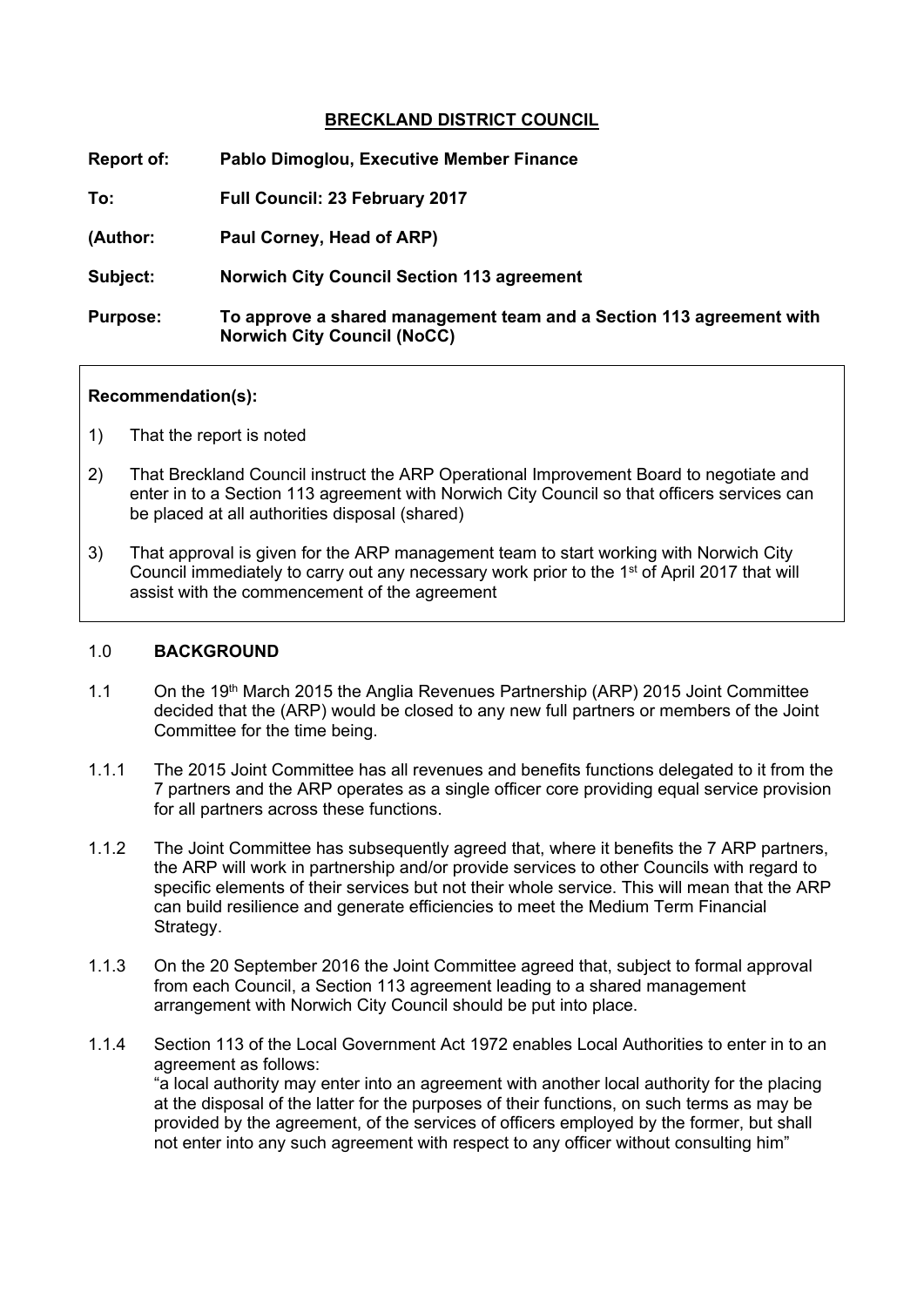# 1.2 **Reason for Opportunity**

- Recent developments mean Norwich City Council will be taking their Revenues and Benefits service out of the current partnership arrangement with Local Government Shared Services (LGSS) with effect from 01/04/2017.
- 1.2.2 The service will be brought back in house which will mean that the Senior Management Team for LGSS Revenues and Benefits will no longer manage Norwich City's service after the 31/03/2017. The transfer back to Norwich will include two operational managers for Revenues and for Benefits but, no head of service function.
- 1.2.3 Norwich approached the ARP to discuss the potential for the ARP to provide support for the service when they bring it in house. The support would involve providing mentoring and coaching for the operational managers and to provide strategic management services for Norwich, essentially to act as the Head of Service for them.
- 1.2.4 The current Revenues and Benefits employees already work in Norwich and so transfer will only involve handing the Management of the service from LGSS to the ARP on the 01/04/2017. It will however be necessary to acclimatise the ARP management team to the current statistics and ways of working at Norwich so that we can be proactive in understanding any priorities for Norwich City Council Service from 01/04/2017 and so, it is recommended that approval is given for the Management team to start working with Norwich before April where necessary to effect as seamless a handover as possible.
- 1.2.5 Norwich are also interested in joining the Enforcement Agency at a later date (once their existing contract expires) and in looking at ARP providing other services through trading and partnership.
- 1.2.6 A negotiated section 113 agreement will enable partnership working without the need for Norwich to become members of the Joint Committee and in the future may lead to trading and other partnership opportunities.
- 1.2.7 The Operational Improvement Board have agreed steps to reinforce the existing structure to support the Strategic Managers in managing an 8<sup>th</sup> Council. This will mean that we retain the resilience that we need for the existing partners.

# 2.0 **OPTIONS**

- 2.1 Do nothing
- 2.2 To approve the recommendations

### 3.0 **REASONS FOR RECOMMENDATION(S)**

- 3.1 A Section 113 Agreement will offer the following:
	- **Efficiencies of £80,000 per annum for the whole partnership;**
	- The potential for the provision of chargeable services later.
	- A future potential partner for the Enforcement Agency leading to additional efficiencies;
	- The continuance of robust strategic and operational management

#### 4.0 **EXPECTED BENEFITS**

4.1 Additional income of £80,000 per annum for the partnership, potential for future chargeable services at a later date and future potential partner for the Enforcement Agency leading to additional efficiencies.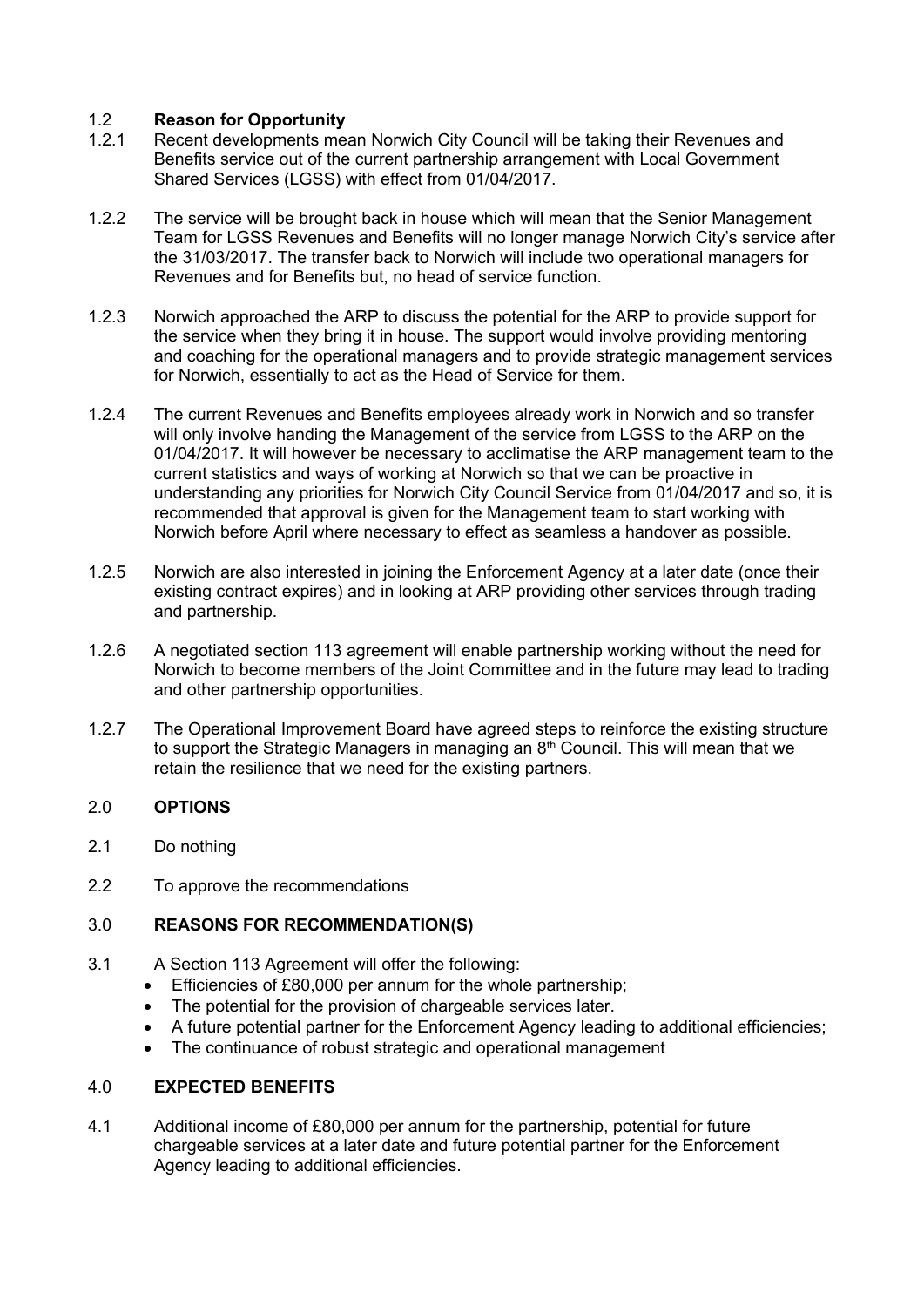## 5.0 **IMPLICATIONS**

## 5.2 **Constitution & Legal**

5.2.1 The Section 113 agreement will be negotiated by the Operational Improvement Board (in consultation with Members) and will be agreed by the Councils' legal teams.

### 5.7 **Financial**

- 5.7.1 Initially Norwich would be contributing £80,000 towards the cost of the shared management team. Subsequently Norwich have stated that they would be interested in ARP providing/sharing other services such as:
	- Resilience services (processing, Appeals etc.)
	- Project management (larger projects)
	- Fraud and Compliance services
	- Enforcement Agency Services

#### 5.10 **Risk Management**

5.10.1 There is always a risk in spreading resources more thinly however, the management team will operate at a strategic level and in the main will be able to remove duplication and offer all 8 Authorities a single solution. The risk is mitigated by steps introduced by the operational Improvement Board

#### 5.11 **Stakeholders / Consultation / Timescales**

5.11.1 This proposal has been discussed at ARP Joint Committee and supported to continue to Full Council for approval

### 5.14 **Transformation Programme**

5.14.1 The additional income generated from this Section 113 agreement will contribute to the ARP Transformation programme, with Breckland's share of the savings contributing to the Breckland Moving Forward efficiency targets.

### 6.0 **WARDS/COMMUNITIES AFFECTED**

6.1 N/A

# 7.0 **ACRONYMS**

- 7.1 ARP Anglia Revenues Partnership
- 7.2 LGSS Local government Shared Service

| <b>Background papers:-</b> | See The Committee Report Guide for guidance on how to complete |
|----------------------------|----------------------------------------------------------------|
|                            | this section                                                   |

# **Lead Contact Officer**

| Name and Post:    | Paul Corney, Head of ARP          |
|-------------------|-----------------------------------|
| Telephone Number: | 01362 656467                      |
| Email:            | paul.corney@angliarevenues.gov.uk |